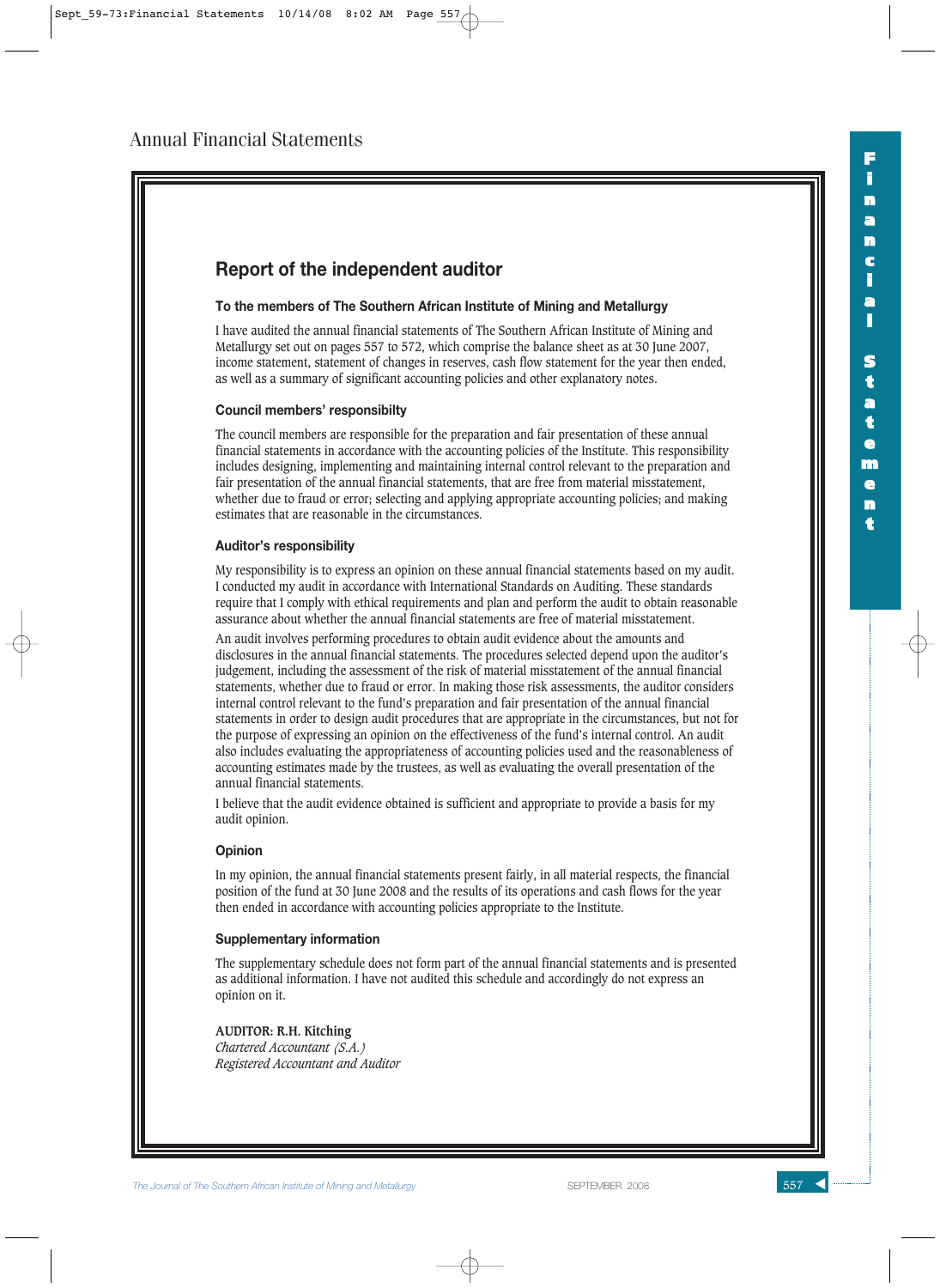## **The Southern African Institute of Mining and Metallurgy**

**Annual Financial Statements** *for the year ended 30 June 2008*

#### **Council members' responsibilities and approval**

The council members are required to maintain adequate accounting records and are responsible for the content and integrity of the annual financial statements and related financial information included in this report. It is their responsiblity to ensure that the annual financial statements fairly present the state of affairs of the fund as at the end of the financial year and the results of its operations and cash flows for the period then ended, in conformity with generally accepted accounting policies of the fund. The external auditors are engaged to express an independent opinion on the annual financial statements.

The annual financial statements are prepared in accordance with the accounting policies of the fund and are based upon appropriate accounting policies consistently applied and supported by reasonable and prudent judgements and estimates.

The trustees acknowledge that they are ultimately responsible for the system of internal financial control established by the fund and place considerable importance on maintaining a strong control environment. To enable the trustees to meet these responsibilities, the trustees set standards for internal control aimed at reducing the risk of error or loss in a cost-effective manner. The standards include the proper delegation of responsibilities within a clearly defined framework, effective accounting procedures and adequate segregation of duties to ensure an acceptable level of risk. These controls are monitored throughout the trust and all employees are required to maintain the highest ethical standards in ensuring the fund's business is conducted in a manner that in all reasonable circumstances is above reproach. The focus of risk management in the fund is on identifying, assessing, managing and monitoring all known forms of risk across the fund. While operating risk cannot be fully eliminated, the fund endeavours to minimize it by ensuring that appropriate infrastructure, controls, systems and ethical behaviour are applied and managed within predetermined procedures and constraints.

The trustees are of the opinion that the system of internal control provides reasonable assurance that the financial records may be relied on for the preparation of the annual financial statements. However, any system of internal financial control can provide only reasonable, and not absolute, assurance against material misstatement or loss.

The annual financial statements set out on pages 557–572, which have been prepared on the going concern basis, were approved and signed by:

President Signed R.G.B. Pickering **Date: 4/8/08** Date: 4/8/08

**Treasurer** 

Date: 4/8/08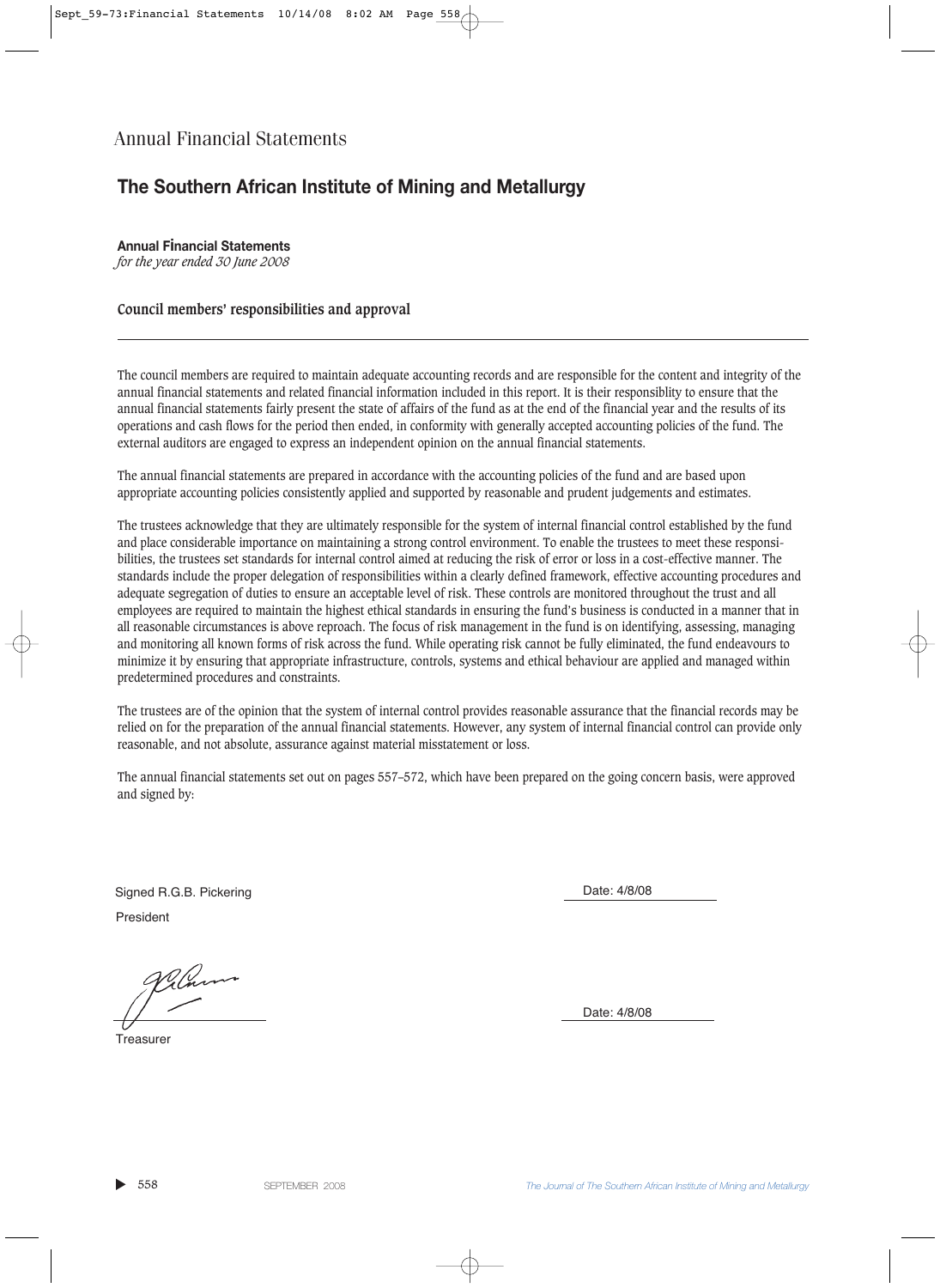# **The Southern African Institute of Mining and Metallurgy**

**Balance sheet**

*at 30 June 2008*

|                                       | Note                                 | 2008<br>R  | 2007<br>$\mathbb R$ |
|---------------------------------------|--------------------------------------|------------|---------------------|
| <b>Assets</b>                         |                                      |            |                     |
| Non-current assets                    |                                      |            |                     |
| Property, plant and equipment         | $\mathcal Z$                         | 258 059    | 169 709             |
| Investments                           | $\overline{5}$                       | 11 110 707 | 11 529 514          |
|                                       |                                      | 11 368 766 | 11 699 223          |
| <b>Current assets</b>                 |                                      |            |                     |
| Inventories                           | $\mathcal{J}% _{G}(\mathcal{M}_{G})$ | 119 991    | 104 360             |
| Accounts receivable                   | 6                                    | 2 682 691  | 2 941 652           |
| Cash and cash equivalents             | $\overline{7}$                       | 3 696 463  | 3 237 763           |
|                                       |                                      | 6499145    | 6 283 775           |
| <b>Total assets</b>                   |                                      | 17867911   | 17 982 998          |
| <b>Reserves and liabilities</b>       |                                      |            |                     |
| <b>Reserves</b>                       |                                      |            |                     |
| Funds                                 | $\mathcal S$                         | 3 998 901  | 4 040 782           |
| Accumulated surplus                   |                                      | 13 220 672 | 11 651 973          |
|                                       |                                      | 17 219 573 | 15 692 755          |
| <b>Liabilities</b>                    |                                      |            |                     |
| Non-current liabilities               |                                      |            |                     |
| Loans payable                         | $\ensuremath{\mathnormal{4}}$        | 51 611     | 187 612             |
| <b>Current liabilities</b>            |                                      |            |                     |
| Accounts payable                      |                                      | 281 846    | 670 712             |
| Provisions                            |                                      | 314 881    | 1 431 919           |
| Bank overdraft                        |                                      |            |                     |
|                                       |                                      | 596 727    | 2 102 631           |
| <b>Total liabilities</b>              |                                      | 648 338    | 2 290 243           |
| <b>Total reserves and liabilities</b> |                                      | 17867911   | 17 982 998          |

**F**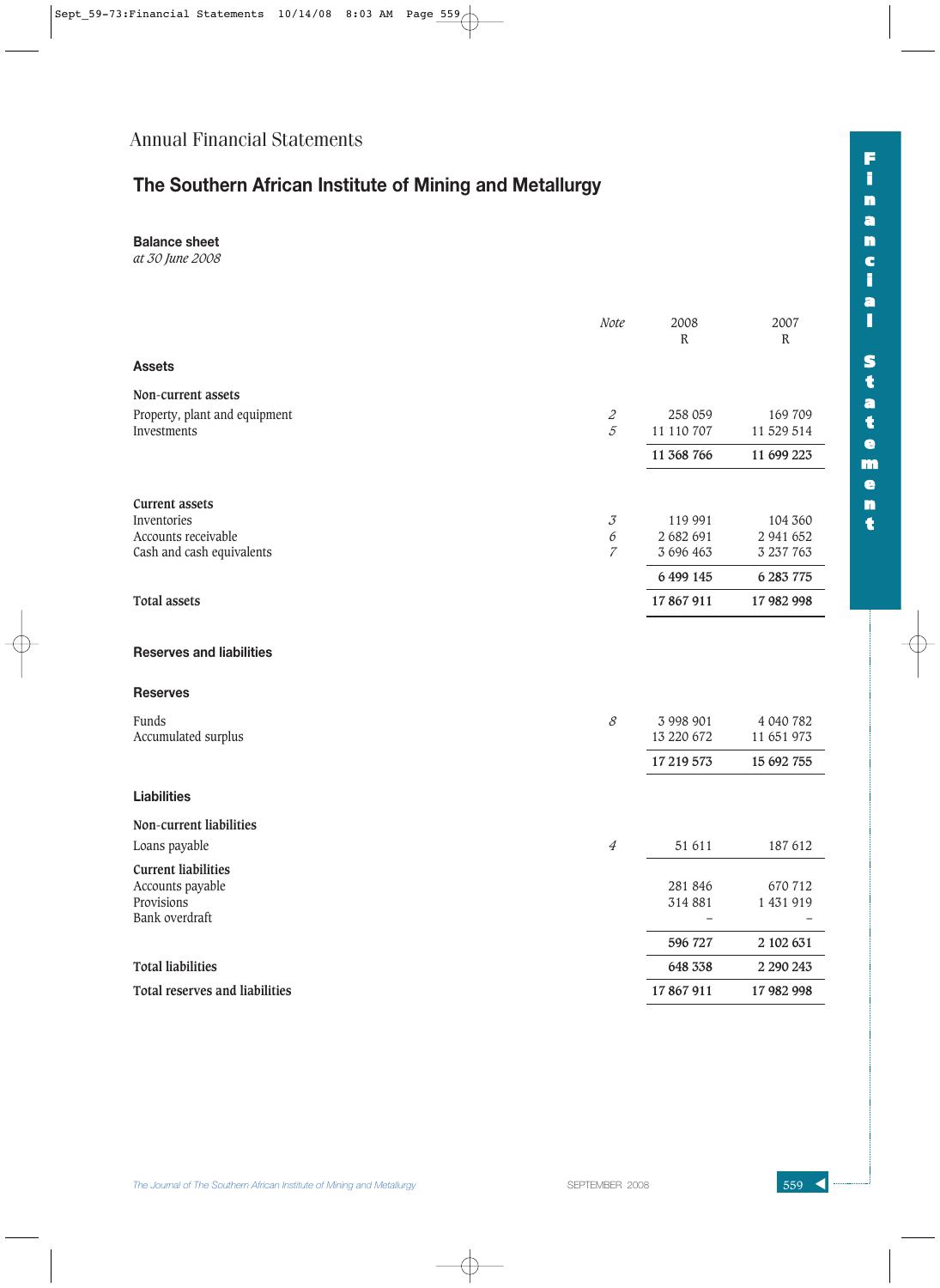# **The Southern African Institute of Mining and Metallurgy**

### **Income Statement**

*for the year ended 30 June 2008*

|                                                       | <b>Note</b> | 2008<br>R                     | 2007<br>R                    |
|-------------------------------------------------------|-------------|-------------------------------|------------------------------|
| Revenue<br>Other income<br>Operating expenses         |             | 3 791 062<br>808<br>(3699926) | 3 3 4 8 1 9 2<br>(2 015 334) |
| Operating surplus                                     | 9           | 91 944                        | 1 332 858                    |
| Investment income                                     |             | 650 149                       | 429 710                      |
| Fair value adjustments                                |             | 744 301                       | 2 095 489                    |
| Gains on non-current assets held for sale or disposal |             | 83 656                        | 311 746                      |
| Finance costs                                         |             | (1351)                        | (3876)                       |
| Surplus for the year                                  |             | 1568699                       | 4 165 928                    |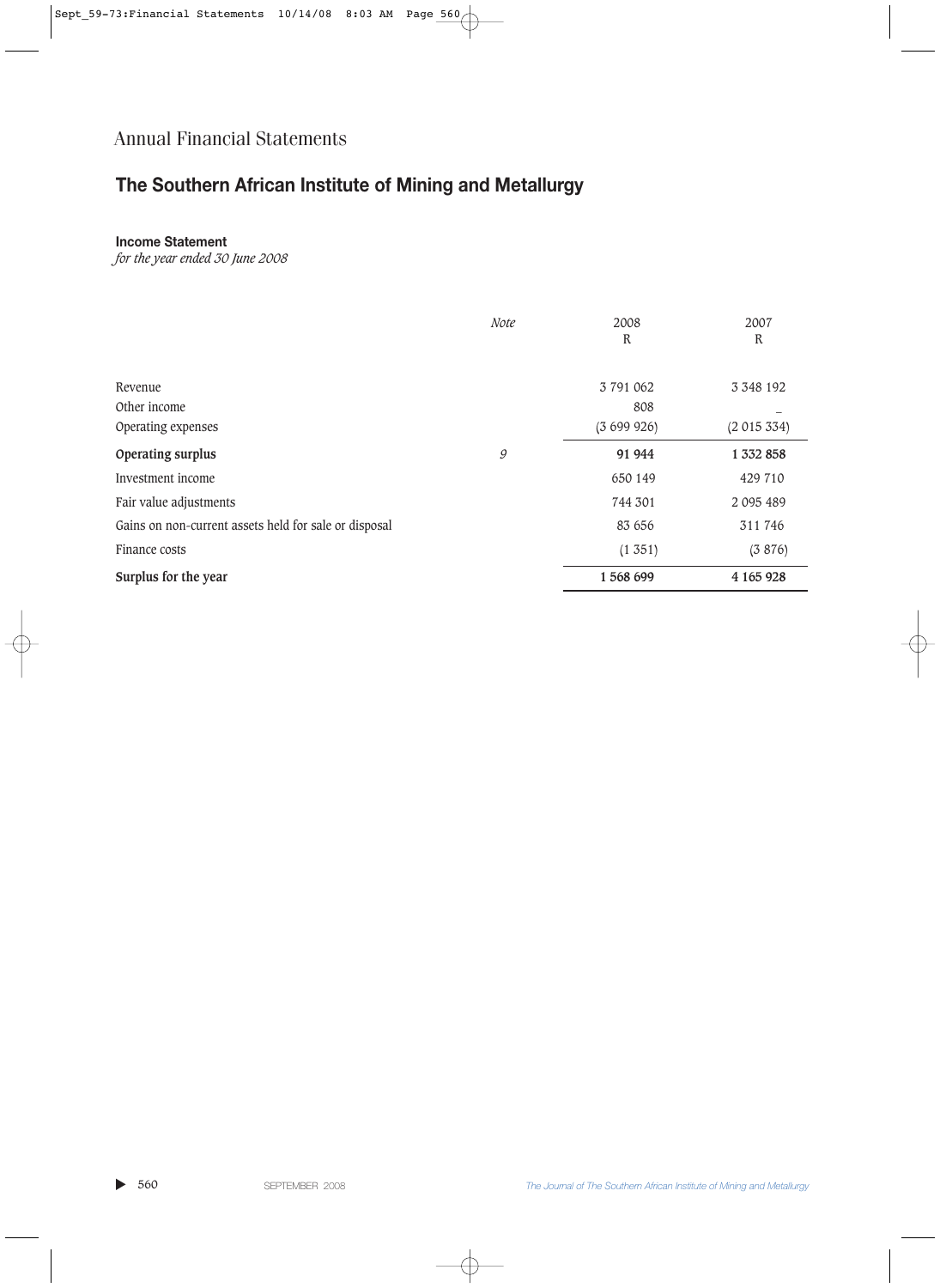# **The Southern African Institute of Mining and Metallurgy**

### **Statement of changes in reserves**

*for the year ended 30 June 2008*

| Funds<br>R | Accumulated<br>surplus<br>R | Total<br>reserves<br>$\mathbb{R}$ |
|------------|-----------------------------|-----------------------------------|
| 3815830    | 7486045                     | 11 301 875                        |
|            |                             |                                   |
|            | 4 165 928                   | 4 165 928                         |
| (118986)   |                             | (118986)                          |
| 343 938    |                             | 343 938                           |
| 224 952    | 4 165 928                   | 4 390 880                         |
| 4 040 782  | 11 651 973                  | 15 692 755                        |
|            | 1568699                     | 1 568 699                         |
| (41881)    |                             | (41881)                           |
| (41881)    | 1 568 699                   | 1526818                           |
| 3 998 901  | 13 220 672                  | 17 219 573                        |
|            |                             |                                   |

**F**

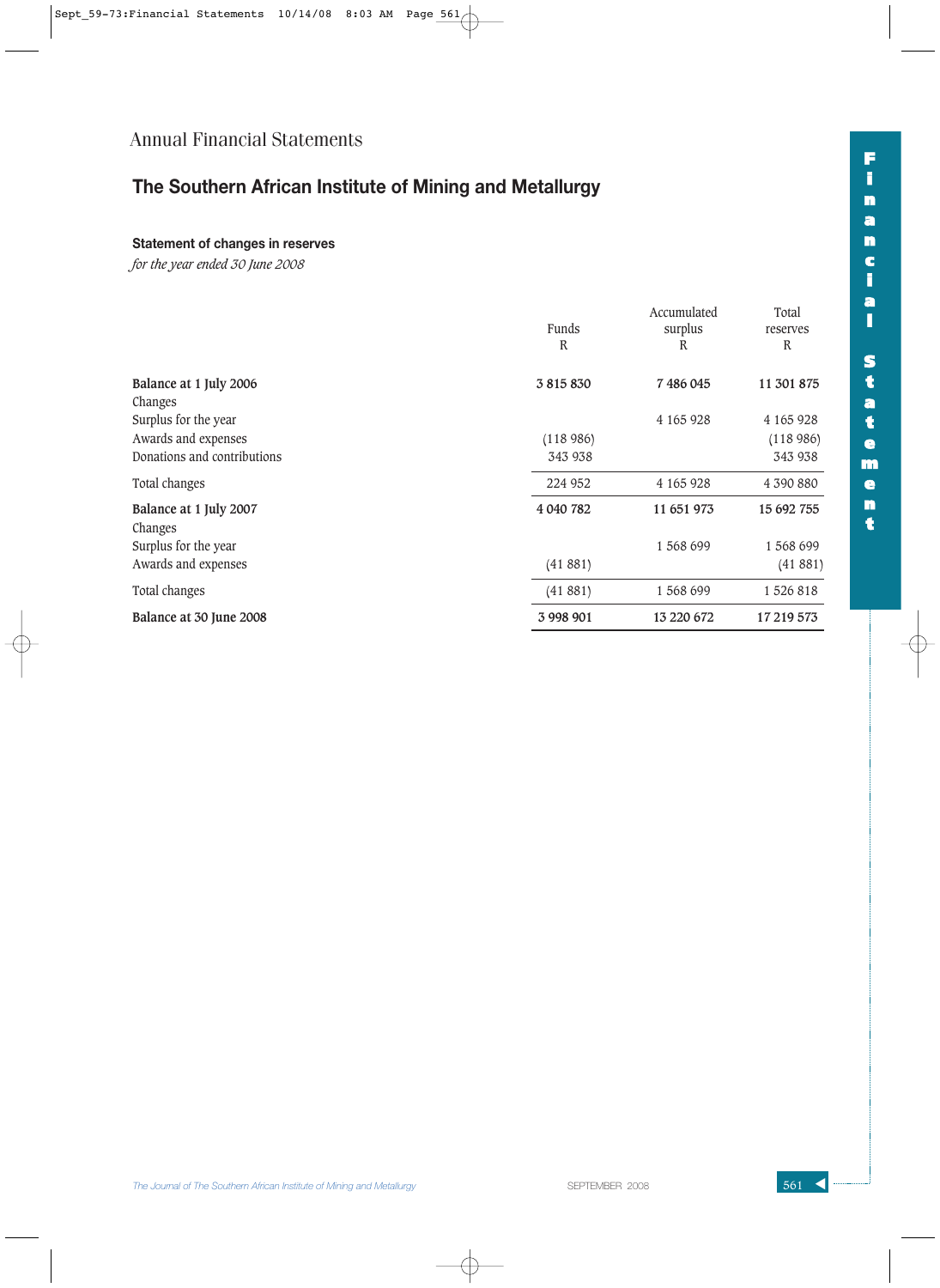# **The Southern African Institute of Mining and Metallurgy**

### **Cash flow statement**

*for the year ended 30 June 2008*

|                                           | Note           |           |           |
|-------------------------------------------|----------------|-----------|-----------|
|                                           |                | 2008      | 2007      |
|                                           |                | R         | R         |
| Cash flows from operating activities      |                |           |           |
| Cash generated from/(used in) operations  | 11             | (1064167) | 542 856   |
| Interest income                           |                | 328 447   | 157 623   |
| Dividends received                        |                | 321 702   | 272 087   |
| Finance costs                             |                | (1351)    | (3 876)   |
| Net cash from operating activites         |                | (415 369) | 968 690   |
| Cash flows from investing activities      |                |           |           |
| Purchase of property, plant and equipment | $\overline{c}$ | (196 165) | (168 201) |
| Increase/(decrease) in loans payable      |                | (136001)  | (182 713) |
| Purchase/sale of investments              |                | 1 206 235 | (467100)  |
| Net cash from investing activities        |                | 874 069   | (818014)  |
| Cash flows from financing activities      |                |           |           |
| Total cash movement for the period        |                | 458 700   | 150 676   |
| Cash at the beginning of the period       |                | 3 237 763 | 3 087 087 |
| Total cash at end of the period           | 7              | 3 696 463 | 3 237 763 |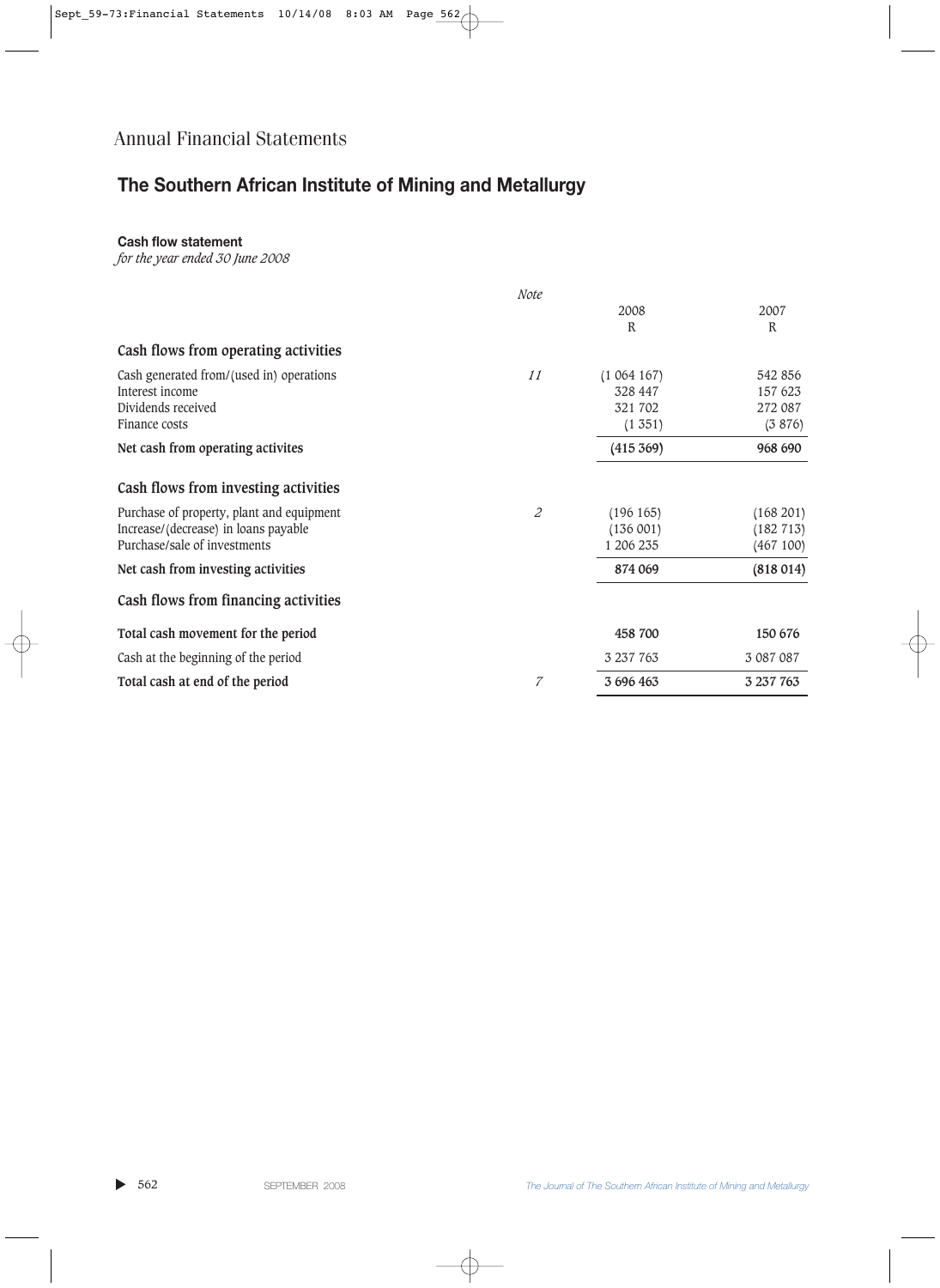## **The Southern African Institute of Mining and Metallurgy**

#### **Notes to the annual financial statements**

*for the year ended 30 June 2008*

#### **Accounting policies**

#### **1. Presentation of annual financial statements**

The annual financial statements have been prepared in accordance with accounting policies appropriate to the Institute. The annual financial statements have been prepared on the historical cost basis, except for the measurement of certain financial instruments at fair value, and incorporate the principal accounting policies set out below.

**F i n a n c i a l**

**S t a t e m e n t**

These accounting policies are consistent with the previous year.

#### **1.1 Sources of estimation uncertainty**

No key assumptions concerning the future, or other key sources of estimation uncertainty, have been made at the balance sheet date, that could have a significant risk of causing material adjustment to the carrying amounts of assets and labilities within the next financial year, other than those disclosed below.

#### **Provisions**

Provisions were raised and management determined an estimate based on the information available.

#### **Inventories**

The inventories of publications are held and sold by the Institute for its own account and on behalf of its publishing partners who have underwritten some of the publications. The inventories are reflected in the financial statements at nominal values. The inventory of authors' gifts and stock held from conferences, are carried at cost. Provision is made for impairment.

#### **1.2 Significant judgements**

No material judgements have been made by management in applying the accounting policies that could have a significant effect on amounts recognized in the financial statements.

#### **1.3 Property, plant and equipment**

The cost of an item of property, plant and equipment is recognized as an asset when:

- it is probable that future economic benefits associated with the item will flow to the organization; and
- the cost of the item can be measured reliably.

Maintence and repairs, which neither materially add to the value of assets nor appreciably prolong their useful lives, are charged against income.

Property, plant and equipment are carried at cost less accumulated depreciation and any impairment losses.

Depreciation is charged so as to write off the depreciable amount of items other than land, over their estimated useful lives, using a method that reflects the pattern in which the assets' future economic benefits are expected to be consumed by the organization. Depreciation is provided on leasehold improvements over the remaining period of the lease.

| Item                   | Method        | Useful life |
|------------------------|---------------|-------------|
| Furniture and fixtures | straight line | 5           |
| IT equipment           | straight line |             |

The depreciation charge for each period is recognized in surplus or deficit. Medals, plaques, dies and banners are recorded at nominal values.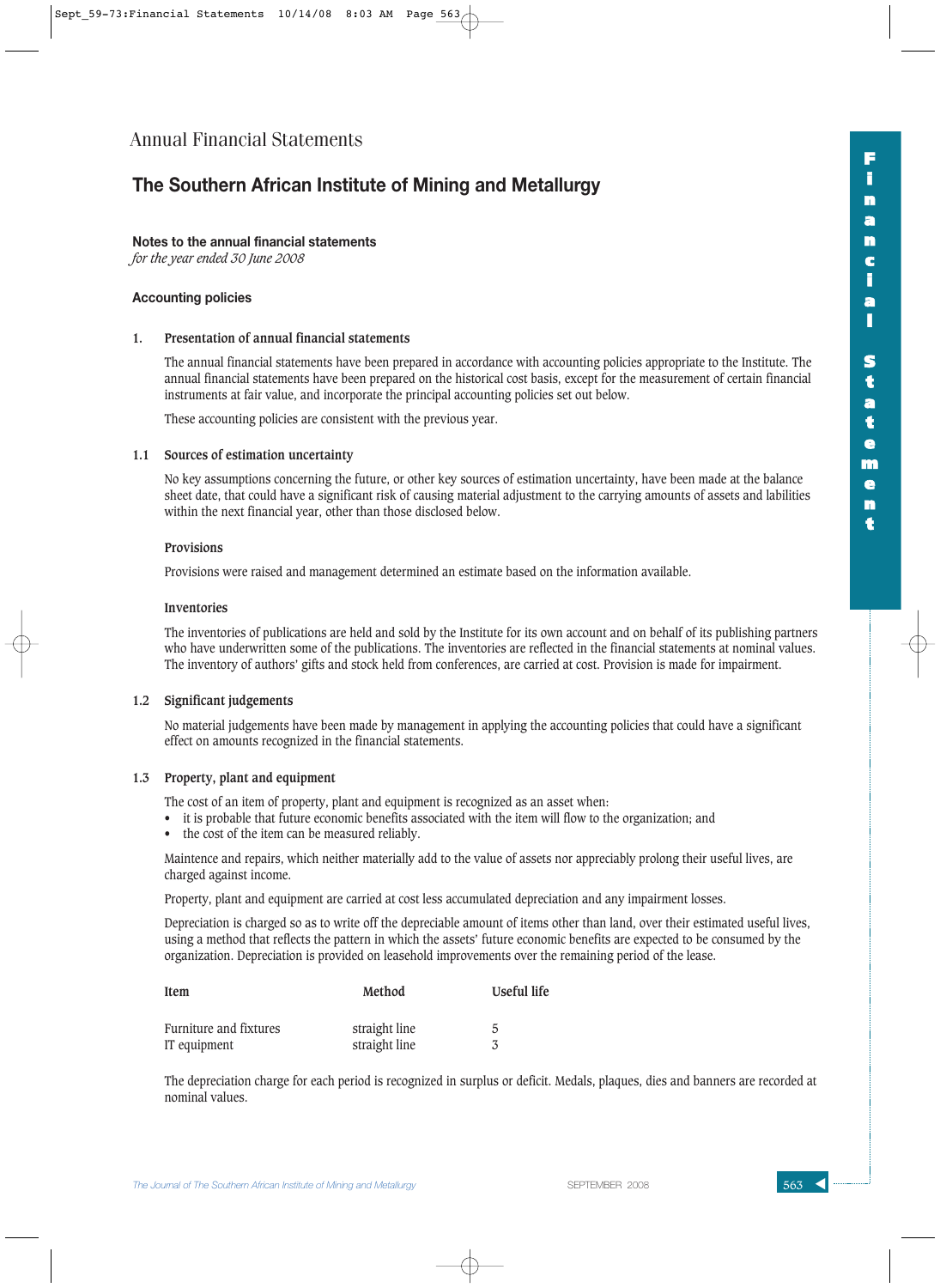## **The Southern African Institute of Mining and Metallurgy**

#### **Notes to the annual financial statements**

*for the year ended 30 June 2008*

#### **Accounting policies**

#### **1.4 Impairment of assets**

The Institute assesses at each balance sheet date whether there is any indication that an asset may be impaired. If any such indication exists, the Institute estimates the recoverable amount of the asset.

If the recoverable amount of an asset is less than its carrying amount, the carrying amount of the asset is reduced to its recoverable amount. That reduction is an impairment loss.

An impairment loss of assets carried at cost less any accumulated depreciation or amortization is recognized immediately in surplus or deficit. Any impairment loss of a revalued asset is treated as a revaluation decrease.

#### **1.5 Financial instruments**

#### **Initial recognition**

The company classifies financial instruments, or their component parts, on initial recognition as a financial asset, a financial liability or an equity instrument in accordance with the substance of the contractual arrangement.

Financial assets and financial liabilities are recognized on the company's balance sheet when the company becomes party to the contractual provisions of the instrument.

Financial assets and liabilities are recognized initially at cost; any transaction costs that are directly attributable to the acquisition or issue of the financial instrument are added to the cost.

#### **Subsequent measurement**

After initial recognition, financial assets are measured as follows:

• Loans and receivables and held-to-maturity investments are measured at amortized cost less any impairment losses recognized to reflect irrecoverable amounts.

After initial recognition financial liabilities are measured as follows:

- Financial liabilities at fair value through surplus or deficit, including derivatives that are liabilities, are measured at fair value.
- Other financial liabilities are measured at amortized cost using the effective interest method.

#### **Gains and losses**

A gain or loss arising from a change in a financial asset or financial liability is recognized as follows:

- Where financial assets and financial liabilities are carried at amortized cost, a gain or loss is recognized in surplus or
- deficit through the amortization process and when the financial asset or financial liability is derecognized or impaired.
- A gain or loss on a financial asset or financial liability classified as at fair value through surplus or deficit is recognized in surplus or deficit.

The particular recognition methods adopted are disclosed in the individual policies stated below:

#### **Accounts receivable**

Accounts receivable are classified as loans and receivables and are carried at amortized cost less any impairments. Impairment is determined on a specific basis, whereby each is individually evaluated for impairment indicators. Write-downs of these are expensed in surplus or deficit.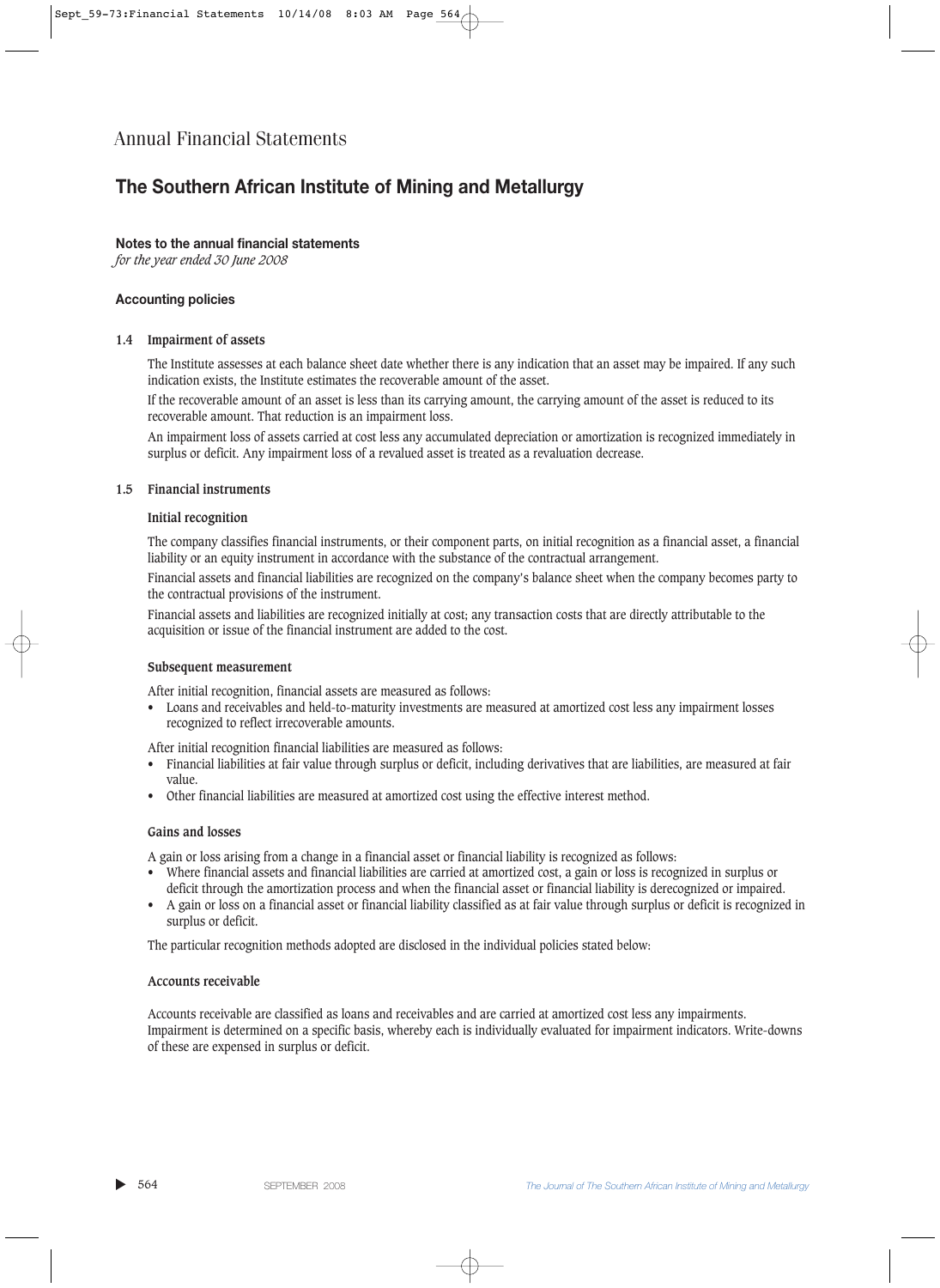## **The Southern African Institute of Mining and Metallurgy**

#### **Notes to the annual financial statements**

*for the year ended 30 June 2008*

#### **Accounting policies**

#### **Cash and cash equivalents**

Cash equivalents are short-term, highly liquid investments that are readily convertible to known amounts of cash. Cash and cash equivalents are measured at fair value.

#### **Accounts payable**

Accounts payable are classified as other financial liabilities.

#### **1.6 Inventories**

Inventories are measured at the lower of cost and net realizable value.

The cost of inventories comprises all costs of purchase, costs of conversion and other costs incurred in bringing the inventories to their present location and condition.

Net realizable value is the estimated selling price in the ordinary course of business less the estimated costs of completion and the estimated costs necessary to make the sale.

#### **1.7 Provisions**

Provisions are recognized when:

- the company has a present legal or constructive obligation as a result of a past event;
- it is probable that an outflow of resources embodying economic benefits will be required to settle the obligation; and
- a reliable estimate can be made of the obligation.

The amount of a provision is the present value of the expenditure expected to be required to settle the obligation.

Where some or all of the expenditure required to settle a provision is expected to be reimbursed by another party, the reimbursement shall be recognized when, and only when, it is virtually certain that reimbursement will be received if the company settles the obligation. The reimbursement shall be treated as a separate asset. The amount recognized for the reimbursement shall not exceed the amount of the provision.

Provisions shall not be recognized for future operating losses.

#### **1.8 Revenue**

Revenue is recognized to the extent that it is probable that the economic benefits will flow to the organization and the revenue can be reliably measured.

Interests is recognized, in profit or loss, using the effective interest rate method.

Donations are recognized as and when received. Revenue is shown exclusive of Value Added Taxation.

Dividends are recognized as revenue when the right to receive payment is established.

**F**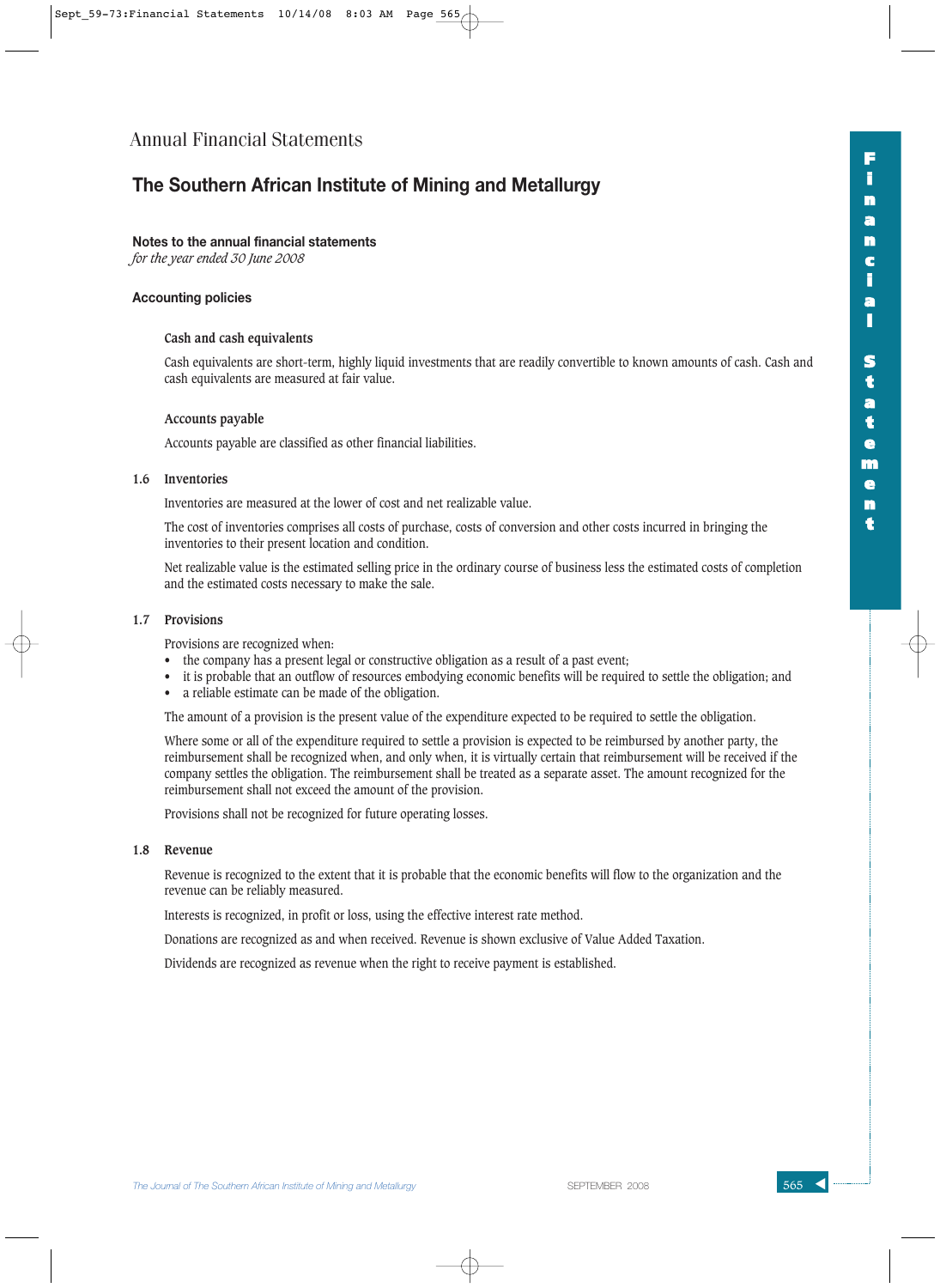# **The Southern African Institute of Mining and Metallurgy**

### **Notes to the annual financial statements**

*for the year ended 30 June 2008 (Continued)*

#### **2. Property, plant and equipment**

|                                                                                                     |              | 2008                        |                    |              | 2007                        |                   |
|-----------------------------------------------------------------------------------------------------|--------------|-----------------------------|--------------------|--------------|-----------------------------|-------------------|
|                                                                                                     | Cost         | Accumulated<br>depreciation | Carrying<br>value  | Cost         | Accumulated<br>depreciation | Carrying<br>value |
| Furniture and fixtures                                                                              | 294 420      | (251 710)                   | 42 710             | 285 481      | (220 606)                   | 64 875            |
| Office equiment                                                                                     | $\mathbf{1}$ |                             | 1                  | $\mathbf{1}$ |                             | 1                 |
| IT equipment                                                                                        | 847 321      | (631973)                    | 215 348            | 660 095      | (555 262)                   | 104 833           |
| Total                                                                                               | 1 141 742    | (883683)                    | 258 059            | 945 577      | (775868)                    | 169 709           |
| 2008                                                                                                |              |                             | Opening<br>balance | Additions    | Depreciation                | Total             |
| Furniture and fixtures                                                                              |              |                             | 64 875             | 8 9 3 9      | (31104)                     | 42 710            |
| Office equipment                                                                                    |              |                             | 1                  |              |                             | 1                 |
| IT equipment                                                                                        |              |                             | 104 833            | 187 226      | (76 711)                    | 215 348           |
|                                                                                                     |              |                             | 169 709            | 196 165      | (107815)                    | 258 059           |
| Inventories<br>Finished goods                                                                       |              |                             |                    |              | 119 991                     | 104 360           |
| Loan payable                                                                                        |              |                             |                    |              |                             |                   |
| The SAIMM Scholarship Fund<br>The loan is unsecured, interest free with no fixed terms of repayment |              |                             |                    |              | (51611)                     | (187612)          |
| Non-current liabilities                                                                             |              |                             |                    |              | (51 611)                    | (187612)          |
| Investments                                                                                         |              |                             |                    |              |                             |                   |
| <b>Listed investments</b><br>Listed investments                                                     |              |                             |                    |              | 11 110 707                  | 11 529 514        |
| <b>Total listed investments</b>                                                                     |              |                             |                    |              | 11 110 707                  | 11 529 514        |
| Non-current assets<br>Listed investments                                                            |              |                             |                    |              | 11 110 707                  | 11 529 514        |
| Investments at market value                                                                         |              |                             |                    |              |                             |                   |
| Listed-at market value<br>Listed investments at market value                                        |              |                             |                    |              | 11 110 707                  | 11 529 514        |

**3. Inventories**

**4. Loan payable**

**5. Investments**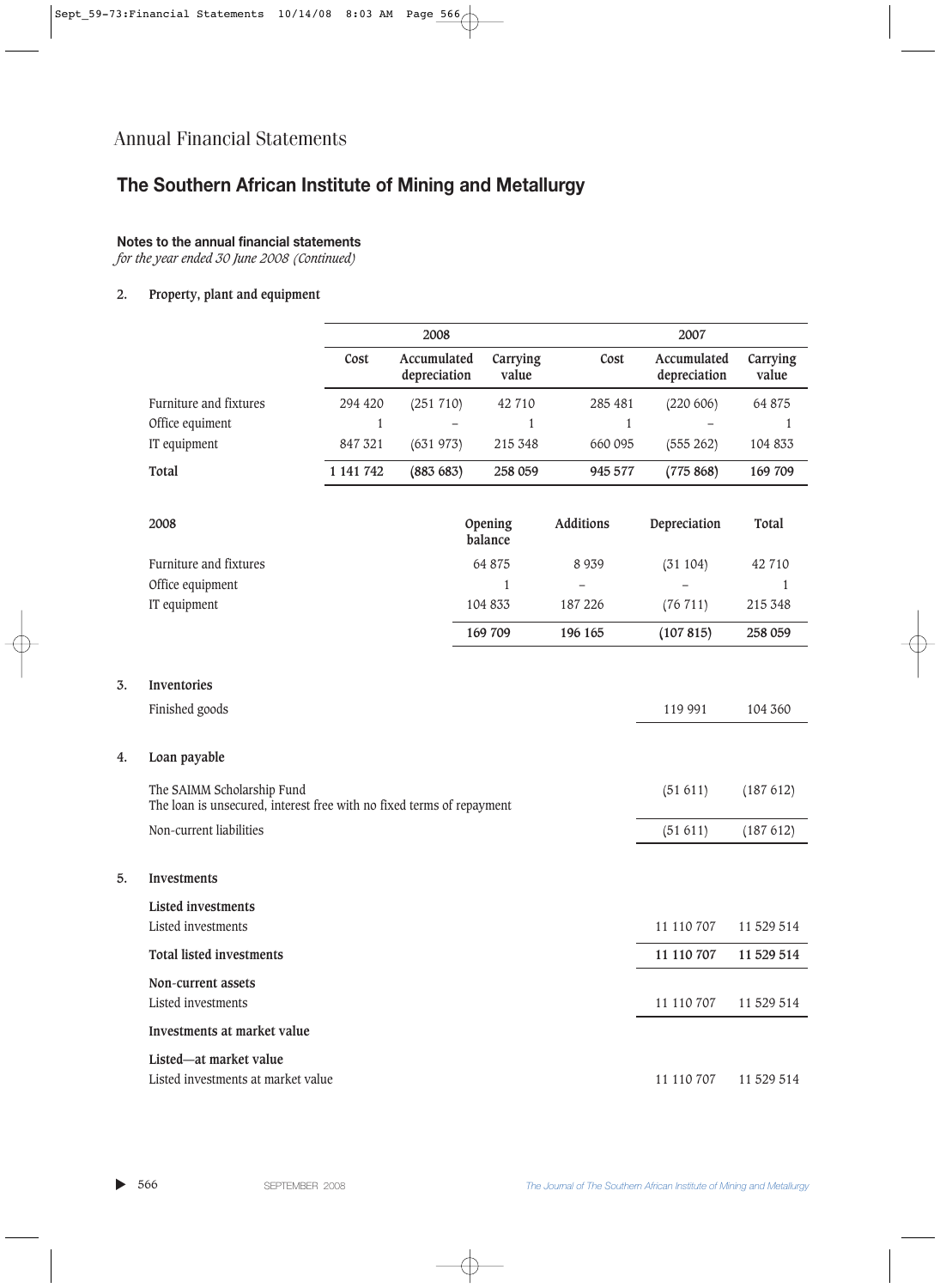# **The Southern African Institute of Mining and Metallurgy**

### **Notes to the annual financial statements**

*for the year ended 30 June 2008 (Continued)*

|                                                                                              | 2008<br>${\bf R}$                      | 2007<br>$\mathbb{R}$                 |
|----------------------------------------------------------------------------------------------|----------------------------------------|--------------------------------------|
| 6.<br>Accounts receivable                                                                    |                                        |                                      |
| Accounts receivable                                                                          | 2 682 691                              | 2 941 652                            |
| Cash and cash equivalents<br>7.                                                              |                                        |                                      |
| Cash and cash equivalents consist of:                                                        |                                        |                                      |
| Cash on hand<br><b>Bank balances</b><br>Short-term deposits<br>Investment settlement account | 266<br>846 260<br>2 843 577<br>6 3 6 0 | 759<br>400 977<br>2830379<br>5 6 4 8 |
|                                                                                              | 3 696 463                              | 3 237 763                            |
| Current assets                                                                               | 3 696 463                              | 3 237 763                            |

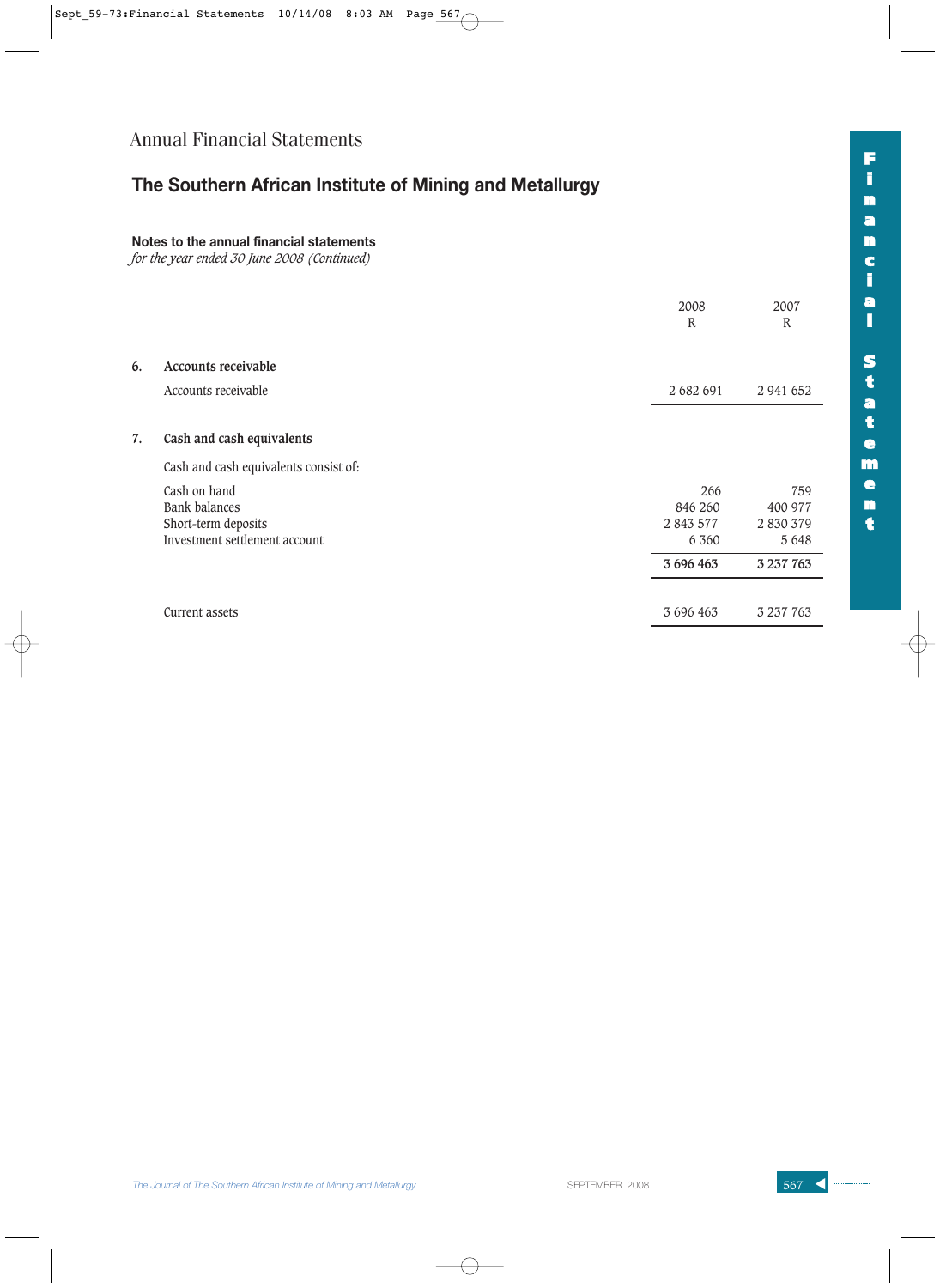# **The Southern African Institute of Mining and Metallurgy**

### **Notes to the annual financial statements**

*for the year ended 30 June 2008 (continued)*

|    |                                                                | 2008<br>$\mathbb{R}$ | 2007<br>$\mathbb{R}$            |
|----|----------------------------------------------------------------|----------------------|---------------------------------|
| 8. | <b>Funds</b>                                                   |                      |                                 |
|    | Balance at beginning of year<br>Movement during the year:      | 4 040 782            | 3 815 830                       |
|    | - Awards and expenses<br>- Donations received                  | (41881)              | (118986)<br>343 938             |
|    | Balance at end of year                                         | 3 998 901            | 4 040 782                       |
|    | Comprising:                                                    |                      |                                 |
|    | Prof. R.E. Robinson Fund                                       |                      |                                 |
|    | Balance at beginning of year<br>Movement during the year:      | 648 983              | 509 597                         |
|    | - Awards and expenses<br>- Transfers (to)/from dedicated funds |                      | 189 386                         |
|    | Balance at end of year                                         | 648 983              | 648 983                         |
|    | Brigadier Stokes Memorial Fund                                 |                      |                                 |
|    | Balance at beginning of year<br>Movement during the year:      | 39 792               | 64 541                          |
|    | - Awards and expenses<br>- Transfers (to)/from dedicated funds | (4017)               | (26749)<br>2 000                |
|    | Balance at end of year                                         | 35 7 7 5             | 39 792                          |
|    | P.W.J. van Rensburg Fund                                       |                      |                                 |
|    | Balance at beginning of year<br>Movement during the year       | 1 036 468            | 1 036 468                       |
|    | Balance at end of year                                         | 1 036 468            | 1 036 468                       |
|    | <b>MacArthur Forrest Memorial Fund</b>                         |                      |                                 |
|    | Balance at beginning of year                                   | 430 949              | 436 949                         |
|    | Movement during the year:<br>- Awards and expenses             |                      | (6 000)                         |
|    | Balance at end of year                                         | 430 949              | 430 949                         |
|    | <b>INFACON X Research Fund</b>                                 |                      |                                 |
|    | Balance at beginning of year<br>Movement during the year:      | 1 779 823            | 1 645 102                       |
|    | - Awards and expenses                                          |                      | (50000)<br>134 721<br>1 779 823 |
|    | Balance at end of year                                         | 1779823              |                                 |
|    | Gold Medal Awards-Pretoria and Wits universities               |                      |                                 |
|    | Balance at beginning of year                                   |                      |                                 |
|    | Movement during the year:<br>- Awards and expenses             | (37864)              |                                 |
|    | Balance at end of year                                         | (37864)              |                                 |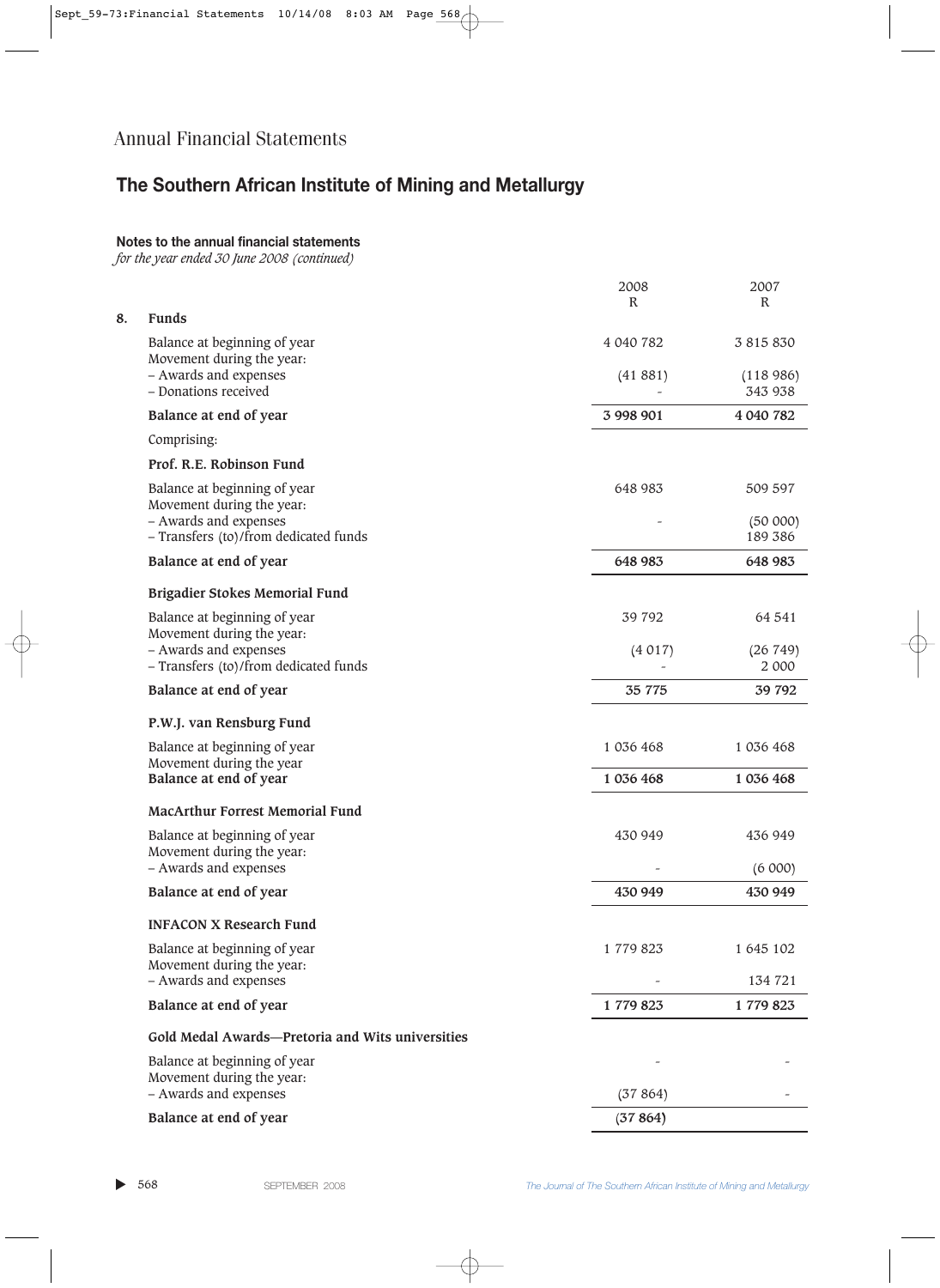## **The Southern African Institute of Mining and Metallurgy**

### **Notes to the annual financial statements**

*for the year ended 30 June 2008 (continued)*

|    |                                                           | 2008         | 2007      |
|----|-----------------------------------------------------------|--------------|-----------|
| 8. | Funds (continued)                                         | $\mathbb{R}$ | R         |
|    | <b>SANCOT Fund</b>                                        |              |           |
|    | Balance at beginning of year<br>Movement during the year: | 40 039       | 22 208    |
|    | - Awards and expenses                                     |              | 17831     |
|    | Balance at end of year                                    | 40 039       | 40 039    |
|    | The Dave Ortlepp Fund                                     |              |           |
|    | Balance at beginning of year<br>Movement during the year: | 64 728       | 64 728    |
|    | - Awards and expenses                                     |              |           |
|    | Balance at end of year                                    | 64 728       | 64 728    |
|    |                                                           | 3 998 901    | 4 040 782 |
| 9. | Operating surplus                                         |              |           |

| Operating lease charges<br>Premises                       |         |           |
|-----------------------------------------------------------|---------|-----------|
| Contractual amounts                                       | 214 160 |           |
|                                                           | 214 160 |           |
|                                                           |         |           |
| Profit (loss) on sale of non-current assets held for sale | (83656) | (311 746) |
| Depreciation on property, plant and equipment             | 107814  | 94 500    |
| Employee costs                                            | 1800938 |           |

#### **10. Taxation**

No provision has been made for 2008 tax as the Institute is exempt from taxation in terms of Section  $10(1)(cB)(i)$ (ff) of the Income Tax Act.

#### **11. Cash generated from (used in) operations**

| Surplus for the year                                            | 1 568 699       | 4 165 928 |
|-----------------------------------------------------------------|-----------------|-----------|
| Adjustments for:                                                |                 |           |
| Depreciation and amortization                                   | 107814          | 94 500    |
| (Profit) loss on sale of non-current assets and disposal groups | (83656)         | (311 746) |
| Dividends received                                              | (321 702)       | (272087)  |
| Interest received                                               | (328 447)       | (157623)  |
| Fair value adjustments                                          | (744301)        | (2095489) |
| Movements in provisions                                         | $(1\;117\;038)$ | (661989)  |
| Changes in working capital:                                     |                 |           |
| Inventories                                                     | (15631)         | 27 739    |
| Accounts receivable                                             | 258 961         | (2082233) |
| Accounts payable                                                | (388 866)       | 511879    |
|                                                                 | (1064167)       | 542 856   |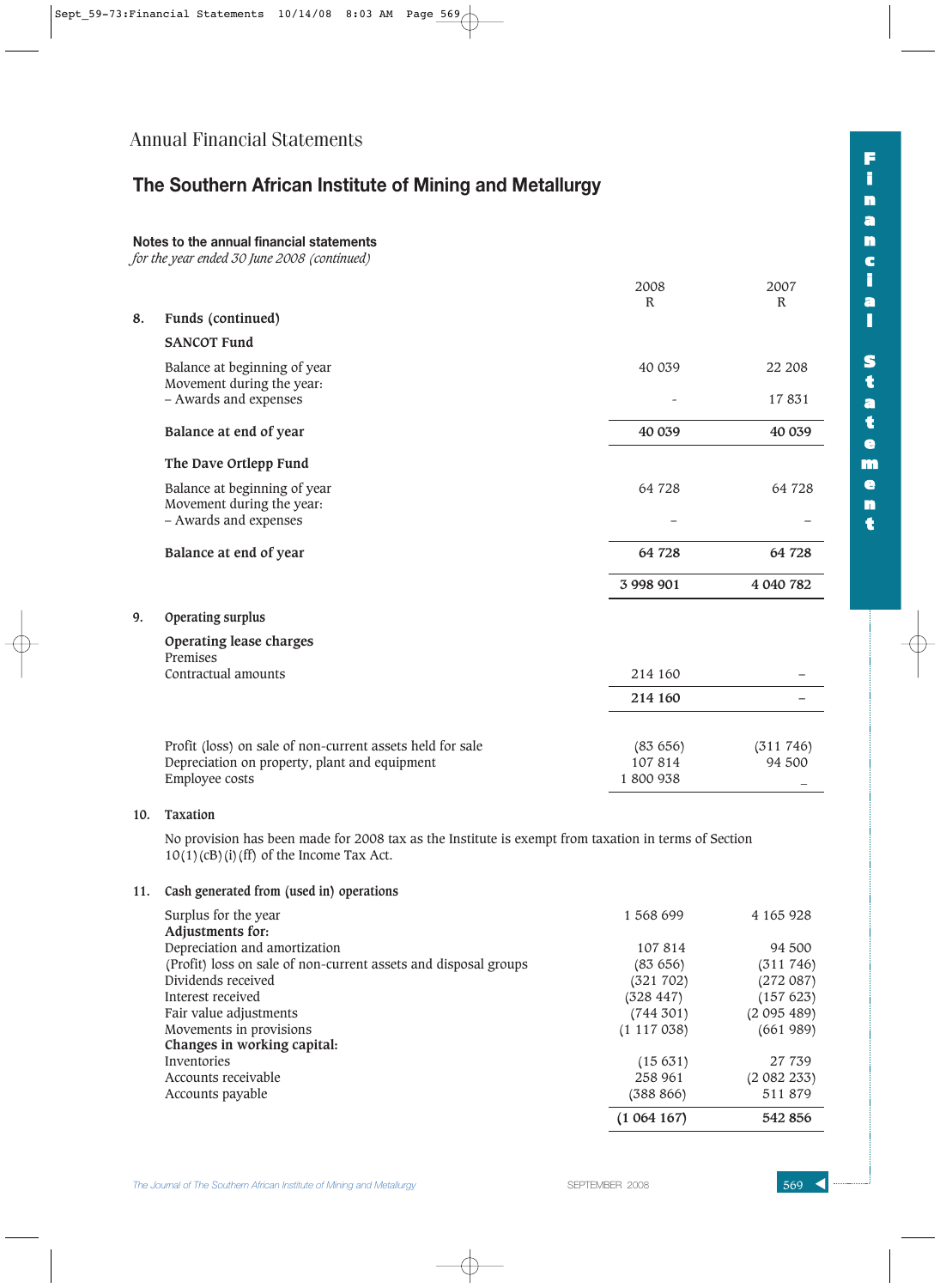## **The Southern African Institute of Mining and Metallurgy**

#### **Notes to the annual financial statements**

*for the year ended 30 June 2008 (continued)*

#### **12. Reclassification of comparative figures**

Certain comparitive figures have been restated.

#### **13. Risk management**

#### **Interest rate risk**

Deposits and cash resources attract interest at rates that vary with prime. The Institute's policy is to manage interest rate risk so that fluctuations in variable rates do not have a material impact on the net surplus.

#### **Credit risk**

Credit risk consists mainly of cash and cash equivalents, accounts payable, accounts receivable, and investment in money markets and listed investments. The Institute deposits cash only with major banks with high quality credit standing, and management has a credit policy in place ensuring exposure to credit risk is monitored on an ongoing basis.

Accounts receivables are presented net of the provision for doubtful debts. There is a higher than normal risk for accounts receivable due to the nature of the receivables and the relatively long credit terms.

The Institute manages liquidity risk by proper management of working capital and cash flows. Facilities are available to fund any potential shortfall in cash resources.